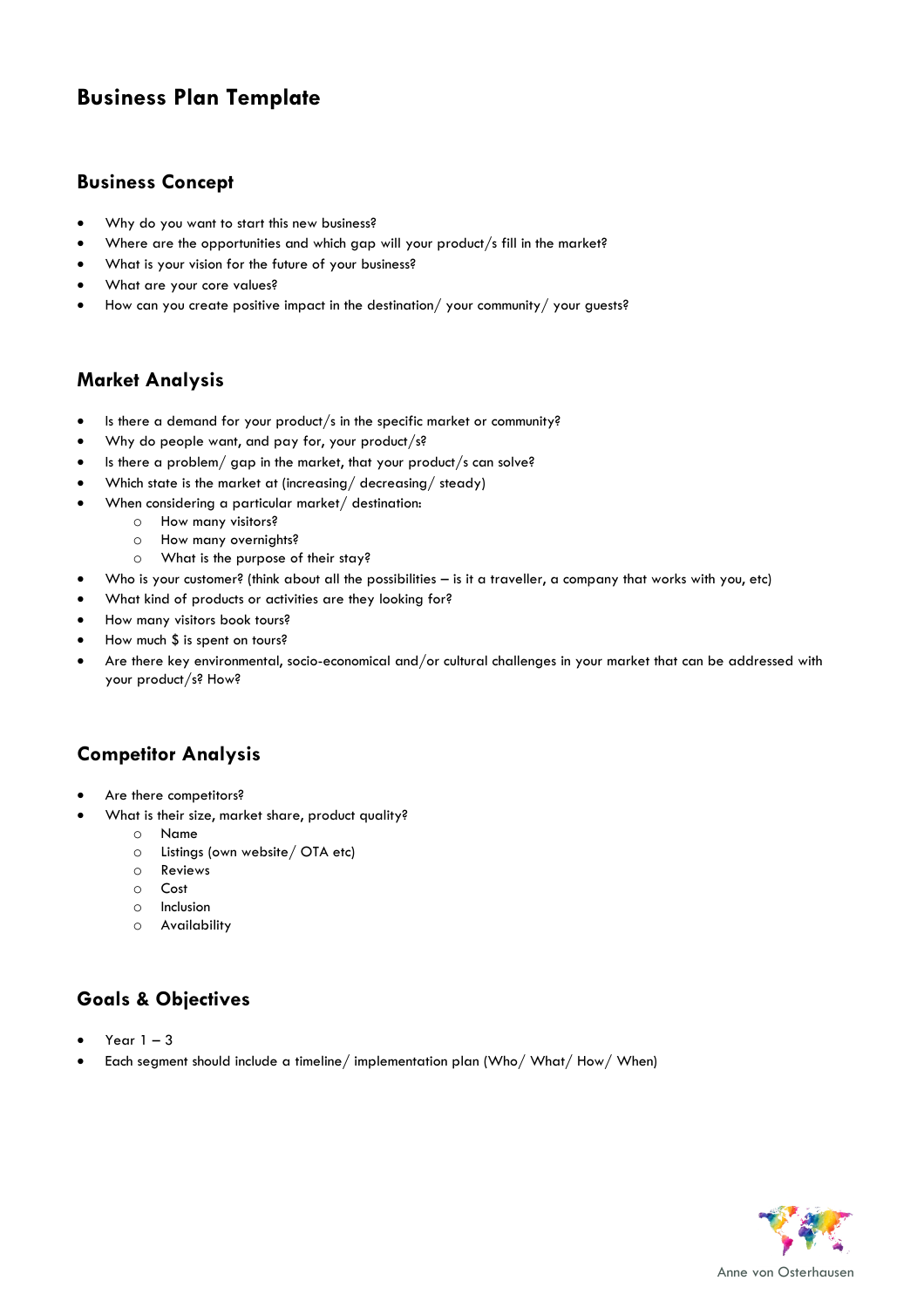## **Product**

- Summary of planned products
- Is there a certain style/ type of products?
- Sustainability related to products
- Quality of products
- Planning calendar for review/ updates etc

## **Distribution Plan**

- Which platforms (online and offline) can the products be sold on?
- Pricing strategy (seasonality/ discounts)

#### **Local Impact Plan**

- Which impact will you make in the destination? (negative/ positive) How do you know?
- What plans can you make in the future to change/ improve your impact?
- How are you choosing the suppliers you work with?
- Is there access to clean drinking water?

#### **Marketing**

- Social Media
- Local PR
- **Reviews**
- **Content**

### **Team**

- Your current Organisational Chart
- Who is doing what
- How and when to grow the team
- What are the strengths, weaknesses, threats and opportunities

### **Business Operation Costs**

- **Insurance**
- **Licenses**
- **Salaries**
- Office space
- Technology costs
- Marketing materials
- Uniform
- Required training
- **Taxes**